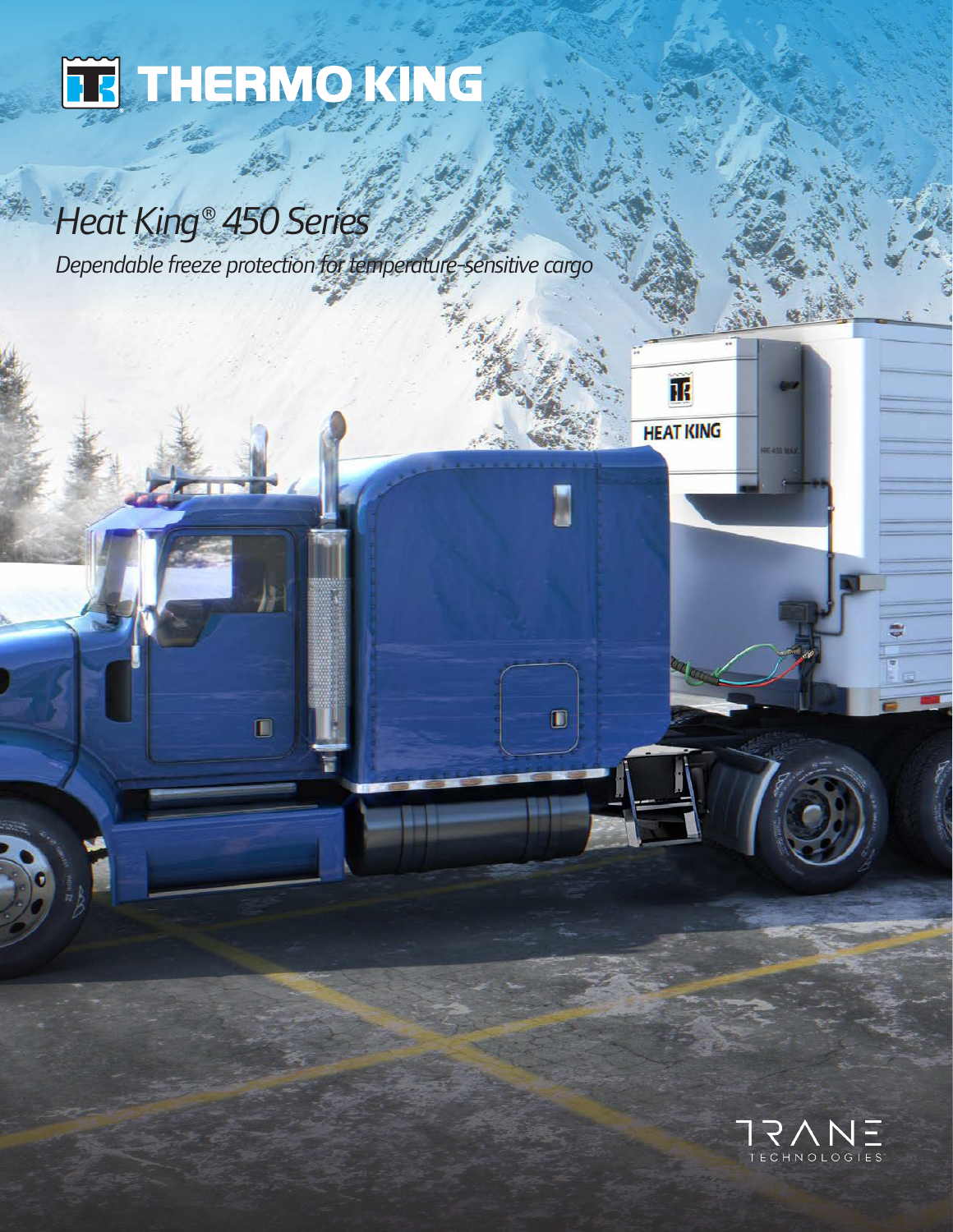# **HEAT KING 450 MAX AND 450 HO**

### **KEEP CARGO SAFE**

Freeze-sensitive cargo will stay warm, no matter how cold it gets outside.

- Beverages
- Paints, chemicals and adhesives
- Pharmaceuticals and cosmetics
- Flowers and plants
- **Electronics**
- Building materials

### **FEATURES:**

- Extra capacity available for longer thin-walled trailers
- Powerful airflow circulates throughout entire cargo
- DOT-approved for transport of flammable liquids and gases
- High and low speeds for optimal fuel economy
- **EPA Tier IV compliant**

# FREEZE PROTECTION **FREEZE PROTECTION**

The Heat King® keeps transported products above freezing in the coldest conditions. It delivers maximum uptime, ease of maintenance and long-term reliability with its heavy duty, rugged and simple design.

## **HEAT KING 450 MAXIMUM OUTPUT (MAX)**

The Heat King 450 MAX utilizes an exhaust heat exchanger that extracts even more heat from the engine, allowing the unit to become 70% efficient in the transfer of energy from diesel fuel to heat. This design produces **33% more heat capacity** and transfers heat more efficiently than the closest competitor product.

This allows operators to use thinner walled trailers, which increases the overall payload capacity, and ensures loads are protected from freezing in the coldest climates.

 $\mathbf{r}$ **CAT KING** 



### **THERMOGUARD® VII FEATURES:**

- Integrated cycle-sentry feature ensures optimal fuel economy and the battery voltage monitor ensures batteries are charged
- Operational data and alarm codes are automatically logged and can be downloaded via USB
- Flash loadable programming and diagnostics through PC monitor USB interface
- Optional status light
- Compact design for mounting directly to or recessed into the trailer
- Includes on/off switch, hour meter and display
- Alarm codes are easily accessed through TGVII display and PC monitor USB interface



## **SOLAR BENEFITS NEW**

Heaters sit all summer and likely were not fully charged at the end of last season. Adding ThermoLite® 40w solar panels to your Heat King offers:

**• Increased battery life**

*Keeping batteries charged all year round will negate failure from extended periods of low charge levels and proliferation of sulfation*

- **Fuel savings** *Reduces load on the engine with alternator working less and reduced cycle-sentry operation*
- **Extended component life** *Run time is reduced, alternator offloading and reduced starter engagement*
- **Improved employee efficiency** *Cuts time spent managing low battery alarms and battery breakdowns*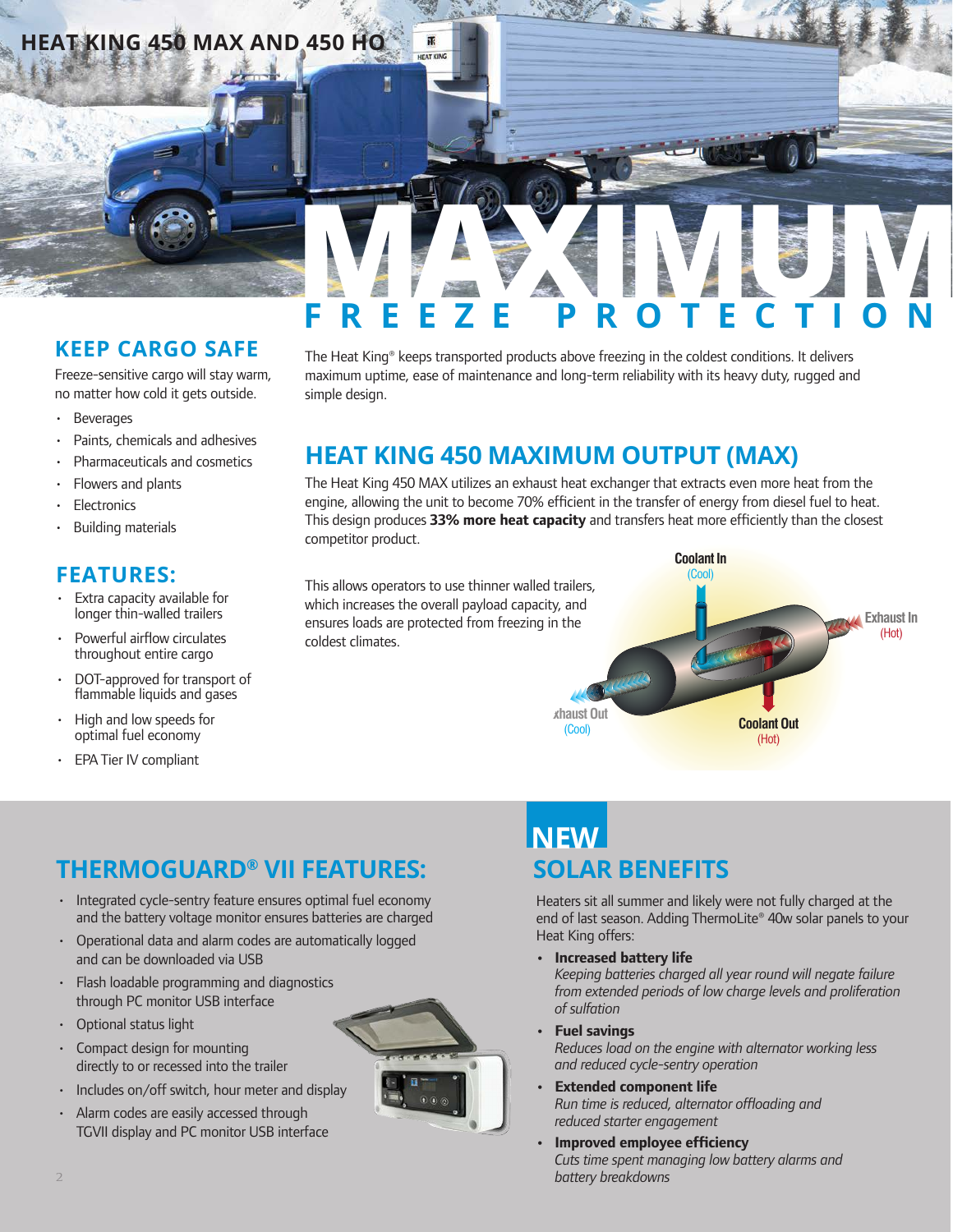# **50,000 BTUs Highest capacity transport heater available today.**

# **SYSTEM PERFORMANCE**

|                          | <b>OPERATION</b>                                     |            |              |        | <b>HEATING CAPACITY</b>            |
|--------------------------|------------------------------------------------------|------------|--------------|--------|------------------------------------|
|                          | Automatic cycle-sentry heating for freeze protection | <b>RPM</b> | <b>Watts</b> | Btu/hr | <b>Engine Speed</b>                |
| <b>OPTIOI</b>            | <b>STANDARD FEATURES</b>                             |            |              |        | Heat King 450 MAX (Maximum Output) |
| $-40w$                   | $\cdot$ TK 2.7 diesel engine                         | 3,200      | 14,650       | 50,000 | High                               |
| Zero                     | One-piece unit frame                                 | 1,550      | 2,930        | 10,000 | Low                                |
| $\cdot$ CE m             | Alternator, 37 amp, 12V dc                           |            |              |        | Heat King 450 HO (High Output)     |
| $\cdot$ Fuel             | Programmable ThermoGuard VII                         | 3,050      | 10,550       | 36,000 | High                               |
| <b>Batte</b><br>$C_{11}$ | microprocessor controller<br>.                       | 1,550      | 2,930        | 10,000 | Low                                |

| <b>AIRFLOW</b>           |            |          |
|--------------------------|------------|----------|
| <b>Engine Speed</b>      | <b>CFM</b> | $M^3/hr$ |
| <b>Heat King 450 MAX</b> |            |          |
| High                     | 3,600      | 5,925    |
| Low                      | 1,700      | 2,800    |
| Heat King 450 HO         |            |          |
| High                     | 3,400      | 5,600    |
| Low                      | 1,700      | 2,800    |

### *OPERATION*

#### *STANDARD FEATURES*

- TK 2.7 diesel engine
- One-piece unit frame
- Alternator, 37 amp, 12V dc
- Programmable ThermoGuard VII microprocessor controller
- Cycle-sentry start/stop, including battery sentry and block temperature-initiated restart
- Heavy duty battery hold-down and tray
- Remote TGVII display
- Centigrade thermometer
- Installation hardware
- Auto engine restart to charge battery and when engine block temperature drops below 30°F
- Threaded battery post cable

#### *OPTIONAL FEATURES*

- 40w solar panels
- Zero cube unit installation kit
- CE mark
- Fuel heater electric
- Battery cable, clamp post
- Custom paint
- Exhaust extension
- Fuel tanks:

30 gallon (114 liter) undermount aluminum

50 gallon (189 liter) undermount aluminum

50 gallon (189 liter) USFLS ready

110 gallon (416 liter) undermount steel

# **SPECIFICATIONS**

#### *DIMENSIONS*





### *WARRANTY*

Terms of the Thermo King warranty are available on request. The unit and its components are warranted to be free from defects in material and workmanship from date in service as follows:

- 12 months parts and labor entire unit including ThermoGuard TG-VII microprocessor
- 24 months parts and labor injection pump, engine and internal parts and radiator coil

Manufacturer is not responsible and will not be held liable in contract or tort (including strict liability and negligence) for any special, indirect or consequential damages including but not limited to injury or damage caused to vehicles, contents or person, by reason of the installation or use of any Thermo King product or its mechanical failure.

#### *WEIGHT (APPROXIMATE WITH BATTERY)*

| 30 gallon fuel tank with brackets (w/o fuel)90 lbs (41 kg)    |  |
|---------------------------------------------------------------|--|
| 50 gallon fuel tank with brackets (w/o fuel)100 lbs (45 kg)   |  |
| 110 gallon fuel tank with brackets (w/o fuel)308 lbs (140 kg) |  |